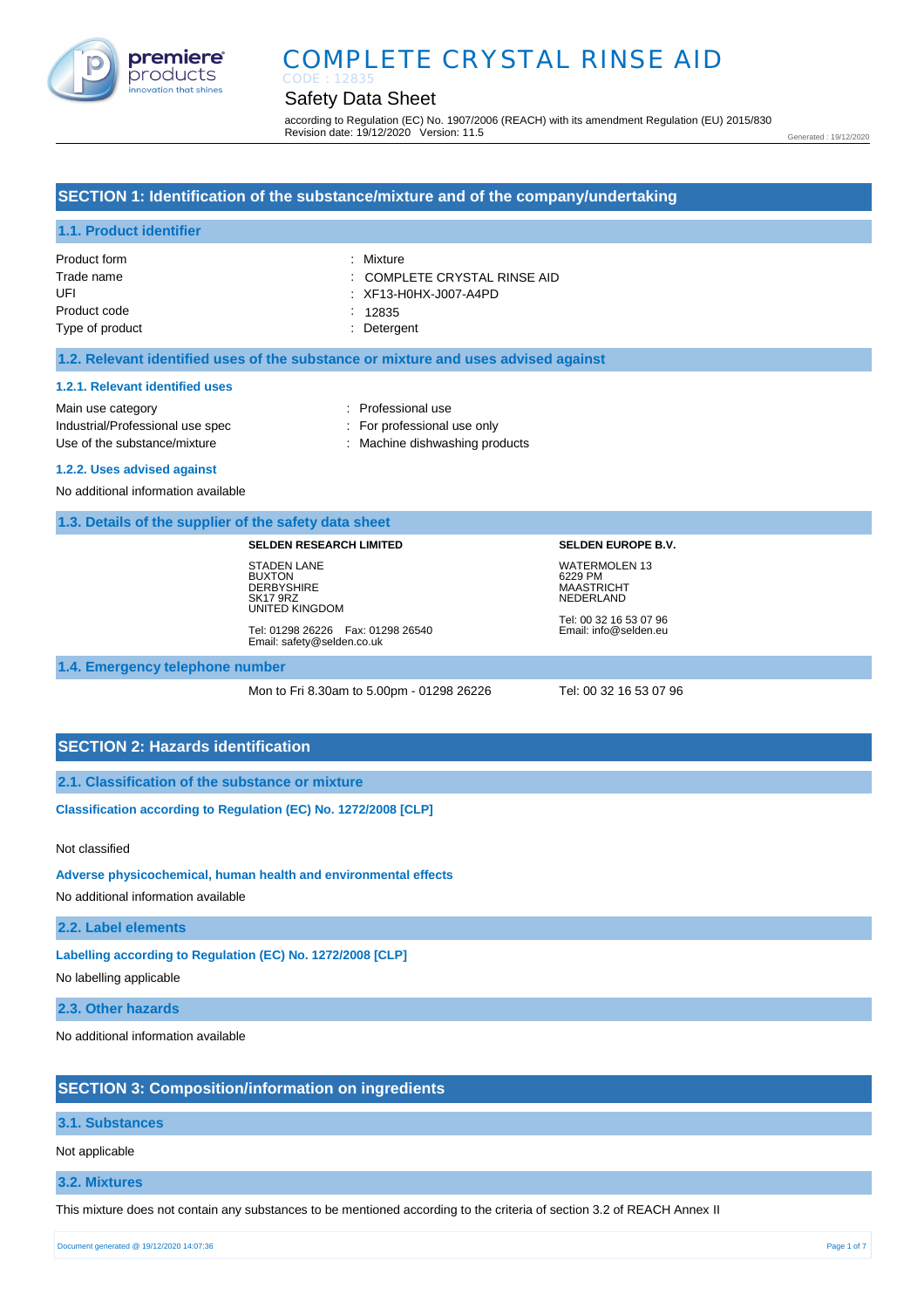according to Regulation (EC) No. 1907/2006 (REACH) with its amendment Regulation (EU) 2015/830

| 2000 0019 to http://www.com/2000 (htt/will) with its amonamont http://www.com/201                                    |                                                                                                                                                                                                                                                                                                             |
|----------------------------------------------------------------------------------------------------------------------|-------------------------------------------------------------------------------------------------------------------------------------------------------------------------------------------------------------------------------------------------------------------------------------------------------------|
| <b>SECTION 4: First aid measures</b>                                                                                 |                                                                                                                                                                                                                                                                                                             |
| 4.1. Description of first aid measures                                                                               |                                                                                                                                                                                                                                                                                                             |
| First-aid measures after inhalation<br>First-aid measures after skin contact<br>First-aid measures after eye contact | : Remove person to fresh air and keep comfortable for breathing.<br>: Wash skin with plenty of water.<br>: IF IN EYES: Rinse cautiously with water for several minutes. Remove contact lenses, if<br>present and easy to do. Continue rinsing. If eye irritation persists: Get medical<br>advice/attention. |
| First-aid measures after ingestion                                                                                   | : Give nothing or a little water to drink. Get medical advice/attention if you feel unwell.                                                                                                                                                                                                                 |
| 4.2. Most important symptoms and effects, both acute and delayed                                                     |                                                                                                                                                                                                                                                                                                             |
| No additional information available                                                                                  |                                                                                                                                                                                                                                                                                                             |
|                                                                                                                      | 4.3. Indication of any immediate medical attention and special treatment needed                                                                                                                                                                                                                             |
| Treat symptomatically.                                                                                               |                                                                                                                                                                                                                                                                                                             |
|                                                                                                                      |                                                                                                                                                                                                                                                                                                             |
| <b>SECTION 5: Firefighting measures</b>                                                                              |                                                                                                                                                                                                                                                                                                             |
| 5.1. Extinguishing media                                                                                             |                                                                                                                                                                                                                                                                                                             |
| Suitable extinguishing media                                                                                         | : Carbon dioxide. Dry powder. Foam.                                                                                                                                                                                                                                                                         |
| 5.2. Special hazards arising from the substance or mixture                                                           |                                                                                                                                                                                                                                                                                                             |
| No additional information available                                                                                  |                                                                                                                                                                                                                                                                                                             |
| 5.3. Advice for firefighters                                                                                         |                                                                                                                                                                                                                                                                                                             |
| No additional information available                                                                                  |                                                                                                                                                                                                                                                                                                             |
|                                                                                                                      |                                                                                                                                                                                                                                                                                                             |
| <b>SECTION 6: Accidental release measures</b>                                                                        |                                                                                                                                                                                                                                                                                                             |
| 6.1. Personal precautions, protective equipment and emergency procedures                                             |                                                                                                                                                                                                                                                                                                             |
| 6.1.1. For non-emergency personnel<br><b>Emergency procedures</b>                                                    | : Evacuate unnecessary personnel.                                                                                                                                                                                                                                                                           |
| 6.1.2. For emergency responders<br>Protective equipment                                                              | : Use personal protective equipment as required.                                                                                                                                                                                                                                                            |
| <b>6.2. Environmental precautions</b>                                                                                |                                                                                                                                                                                                                                                                                                             |
| Avoid release to the environment.                                                                                    |                                                                                                                                                                                                                                                                                                             |
| 6.3. Methods and material for containment and cleaning up                                                            |                                                                                                                                                                                                                                                                                                             |
| For containment<br>Methods for cleaning up                                                                           | : Collect spillage.<br>Soak up spills with inert solids, such as clay or diatomaceous earth as soon as possible.                                                                                                                                                                                            |
| 6.4. Reference to other sections                                                                                     |                                                                                                                                                                                                                                                                                                             |
|                                                                                                                      |                                                                                                                                                                                                                                                                                                             |

For further information refer to section 8: "Exposure controls/personal protection". For further information refer to section 13.

| <b>SECTION 7: Handling and storage</b>            |                                                                                     |
|---------------------------------------------------|-------------------------------------------------------------------------------------|
| 7.1. Precautions for safe handling                |                                                                                     |
| Precautions for safe handling<br>Hygiene measures | : Avoid contact with eyes.<br>: Do not eat, drink or smoke when using this product. |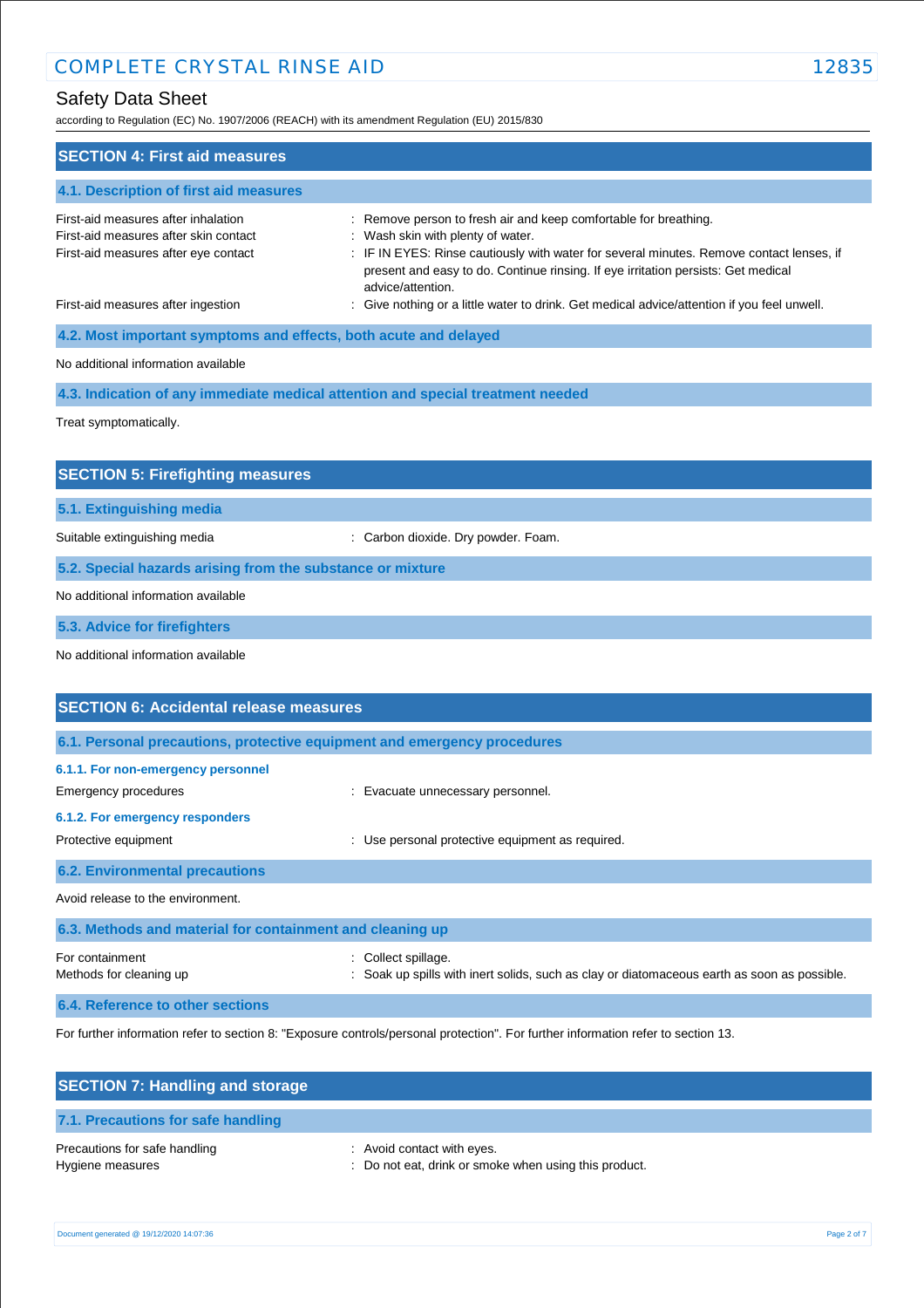according to Regulation (EC) No. 1907/2006 (REACH) with its amendment Regulation (EU) 2015/830

| 7.2. Conditions for safe storage, including any incompatibilities |                                                                   |  |  |
|-------------------------------------------------------------------|-------------------------------------------------------------------|--|--|
| Technical measures                                                | : Does not require any specific or particular technical measures. |  |  |
| Storage conditions                                                | : Keep container closed when not in use.                          |  |  |
| Incompatible products                                             | : Oxidizing agent. Strong acids. Strong bases.                    |  |  |
| Special rules on packaging                                        | : Keep only in original container.                                |  |  |
|                                                                   |                                                                   |  |  |

**7.3. Specific end use(s)**

No additional information available

## **SECTION 8: Exposure controls/personal protection**

#### **8.1. Control parameters**

### **8.1.1 National occupational exposure and biological limit values**

No additional information available

#### **8.1.2. Recommended monitoring procedures**

No additional information available

### **8.1.3. Air contaminants formed**

No additional information available

#### **8.1.4. DNEL and PNEC**

No additional information available

#### **8.1.5. Control banding**

No additional information available

**8.2. Exposure controls**

### **8.2.1. Appropriate engineering controls**

No additional information available

**8.2.2. Personal protection equipment** 

#### **8.2.2.1. Eye and face protection**

| <b>Eye protection:</b>                    |  |
|-------------------------------------------|--|
| Not required for normal conditions of use |  |

#### **8.2.2.2. Skin protection**

### **Skin and body protection:**

Not required for normal conditions of use

#### **Hand protection:**

Not required for normal conditions of use

| Other skin protection<br>Materials for protective clothing: |
|-------------------------------------------------------------|
| Not required for normal conditions of use                   |
|                                                             |

### **8.2.2.3. Respiratory protection**

#### **Respiratory protection:**

Not required for normal conditions of use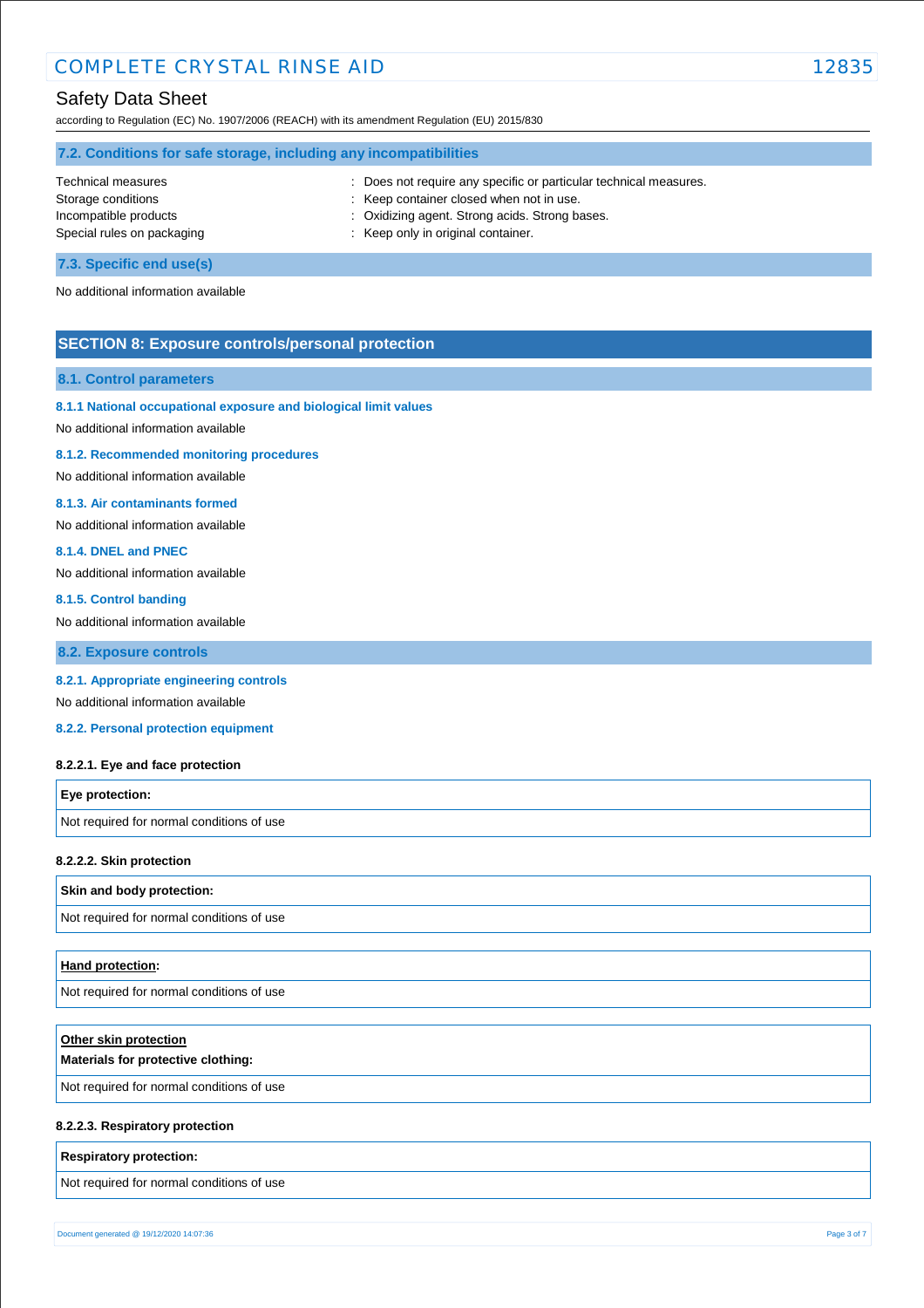according to Regulation (EC) No. 1907/2006 (REACH) with its amendment Regulation (EU) 2015/830

#### **8.2.2.4. Thermal hazards**

No additional information available

#### **8.2.3. Environmental exposure controls**

No additional information available

## **SECTION 9: Physical and chemical properties**

### **9.1. Information on basic physical and chemical properties**

| Clear. Liquid.<br>Blue.<br>odourless.<br>No data available<br>: 2.5<br>No data available<br>No data available<br>No data available<br>$\geq 100$ °C<br>No data available<br>No data available<br>No data available<br>No data available<br>No data available<br>No data available<br>1.002<br>Soluble in water.<br>No data available<br>No data available<br>No data available<br>Explosive properties<br>No data available<br>No data available<br>No data available | Physical state                                  | Liquid |
|-----------------------------------------------------------------------------------------------------------------------------------------------------------------------------------------------------------------------------------------------------------------------------------------------------------------------------------------------------------------------------------------------------------------------------------------------------------------------|-------------------------------------------------|--------|
|                                                                                                                                                                                                                                                                                                                                                                                                                                                                       | Appearance                                      |        |
|                                                                                                                                                                                                                                                                                                                                                                                                                                                                       | Colour                                          |        |
|                                                                                                                                                                                                                                                                                                                                                                                                                                                                       | Odour                                           |        |
|                                                                                                                                                                                                                                                                                                                                                                                                                                                                       | Odour threshold                                 |        |
|                                                                                                                                                                                                                                                                                                                                                                                                                                                                       | рH                                              |        |
|                                                                                                                                                                                                                                                                                                                                                                                                                                                                       | Relative evaporation rate (butylacetate=1)      |        |
|                                                                                                                                                                                                                                                                                                                                                                                                                                                                       | Melting point                                   |        |
|                                                                                                                                                                                                                                                                                                                                                                                                                                                                       | Freezing point                                  |        |
|                                                                                                                                                                                                                                                                                                                                                                                                                                                                       | Boiling point                                   |        |
|                                                                                                                                                                                                                                                                                                                                                                                                                                                                       | Flash point                                     |        |
|                                                                                                                                                                                                                                                                                                                                                                                                                                                                       | Auto-ignition temperature                       |        |
|                                                                                                                                                                                                                                                                                                                                                                                                                                                                       | Decomposition temperature                       |        |
|                                                                                                                                                                                                                                                                                                                                                                                                                                                                       | Flammability (solid, gas)                       |        |
|                                                                                                                                                                                                                                                                                                                                                                                                                                                                       | Vapour pressure                                 |        |
|                                                                                                                                                                                                                                                                                                                                                                                                                                                                       | Relative vapour density at 20 °C                |        |
|                                                                                                                                                                                                                                                                                                                                                                                                                                                                       | Relative density                                |        |
|                                                                                                                                                                                                                                                                                                                                                                                                                                                                       | Solubility                                      |        |
|                                                                                                                                                                                                                                                                                                                                                                                                                                                                       | Partition coefficient n-octanol/water (Log Pow) |        |
|                                                                                                                                                                                                                                                                                                                                                                                                                                                                       | Viscosity, kinematic                            |        |
|                                                                                                                                                                                                                                                                                                                                                                                                                                                                       | Viscosity, dynamic                              |        |
|                                                                                                                                                                                                                                                                                                                                                                                                                                                                       |                                                 |        |
|                                                                                                                                                                                                                                                                                                                                                                                                                                                                       | Oxidising properties                            |        |
|                                                                                                                                                                                                                                                                                                                                                                                                                                                                       | <b>Explosive limits</b>                         |        |

### **9.2. Other information**

No additional information available

## **SECTION 10: Stability and reactivity**

### **10.1. Reactivity**

The product is non-reactive under normal conditions of use, storage and transport.

#### **10.2. Chemical stability**

Stable under normal conditions.

**10.3. Possibility of hazardous reactions**

No dangerous reactions known under normal conditions of use.

**10.4. Conditions to avoid**

None under recommended storage and handling conditions (see section 7).

**10.5. Incompatible materials**

None under normal use.

**10.6. Hazardous decomposition products**

Under normal conditions of storage and use, hazardous decomposition products should not be produced.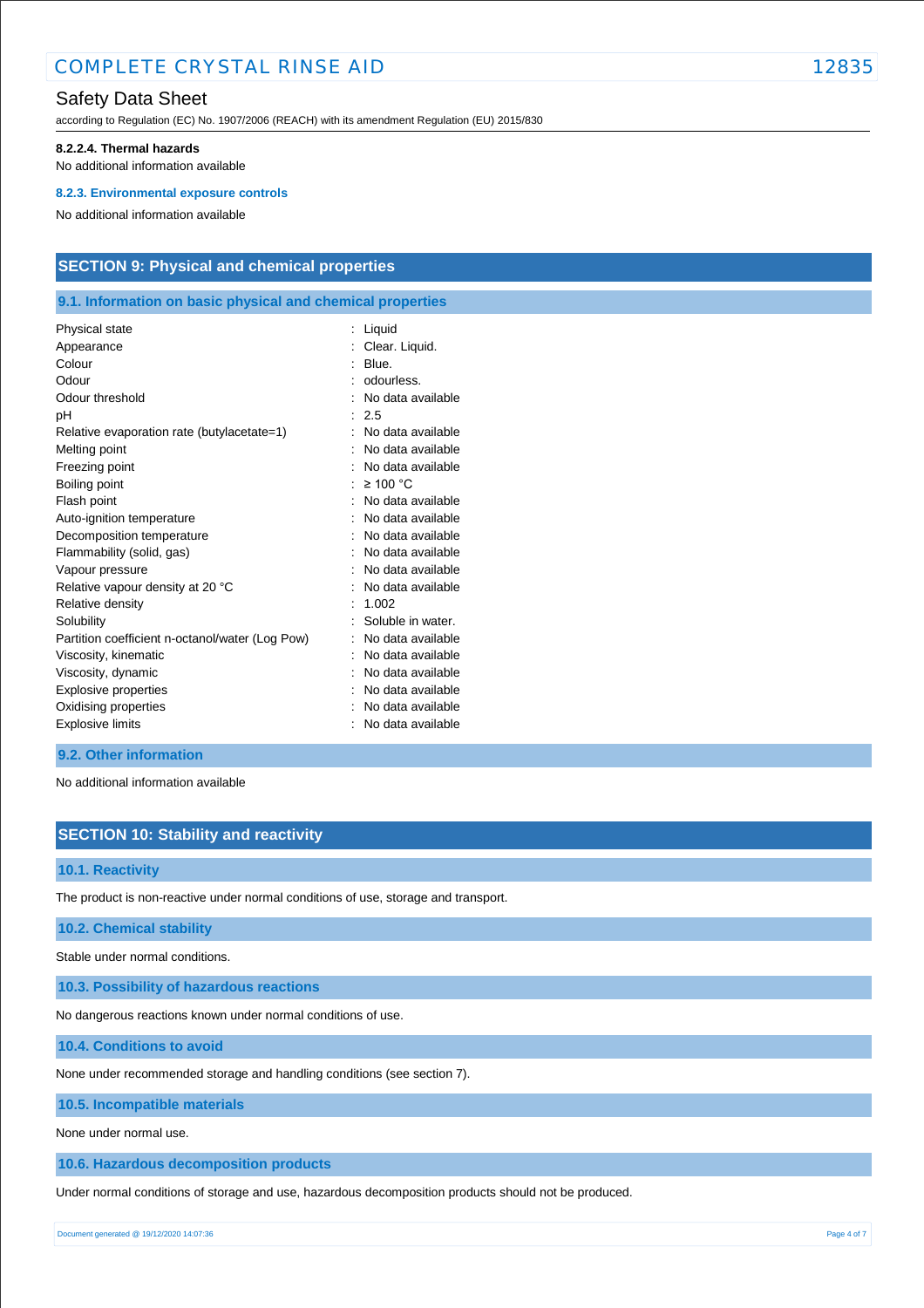according to Regulation (EC) No. 1907/2006 (REACH) with its amendment Regulation (EU) 2015/830

## **SECTION 11: Toxicological information**

| 11.1 Information on toxicological effects                                       |                                                      |
|---------------------------------------------------------------------------------|------------------------------------------------------|
| Acute toxicity (oral)<br>Acute toxicity (dermal)<br>Acute toxicity (inhalation) | Not classified<br>Not classified<br>: Not classified |
| Skin corrosion/irritation                                                       | Not classified                                       |
| Serious eye damage/irritation                                                   | pH: 2.5<br>Not classified<br>pH: 2.5                 |
| Respiratory or skin sensitisation                                               | : Not classified                                     |
| Germ cell mutagenicity                                                          | Not classified                                       |
| Carcinogenicity                                                                 | Not classified                                       |
| Reproductive toxicity                                                           | Not classified<br>÷                                  |
| STOT-single exposure                                                            | Not classified<br>٠.                                 |
| STOT-repeated exposure                                                          | Not classified<br>÷                                  |
| Aspiration hazard                                                               | Not classified                                       |

| <b>SECTION 12: Ecological information</b>                                                                                                                           |
|---------------------------------------------------------------------------------------------------------------------------------------------------------------------|
| 12.1. Toxicity                                                                                                                                                      |
| Hazardous to the aquatic environment, short-term<br>: Not classified<br>(acute)<br>: Not classified<br>Hazardous to the aquatic environment, long-term<br>(chronic) |
| 12.2. Persistence and degradability                                                                                                                                 |
| No additional information available                                                                                                                                 |
| 12.3. Bioaccumulative potential                                                                                                                                     |
| No additional information available                                                                                                                                 |
| 12.4. Mobility in soil                                                                                                                                              |
| No additional information available                                                                                                                                 |
| 12.5. Results of PBT and vPvB assessment                                                                                                                            |
| No additional information available                                                                                                                                 |
| 12.6. Other adverse effects                                                                                                                                         |
| No additional information available                                                                                                                                 |

## **SECTION 13: Disposal considerations**

**13.1. Waste treatment methods**

No additional information available

## **SECTION 14: Transport information**

In accordance with ADR / IMDG / IATA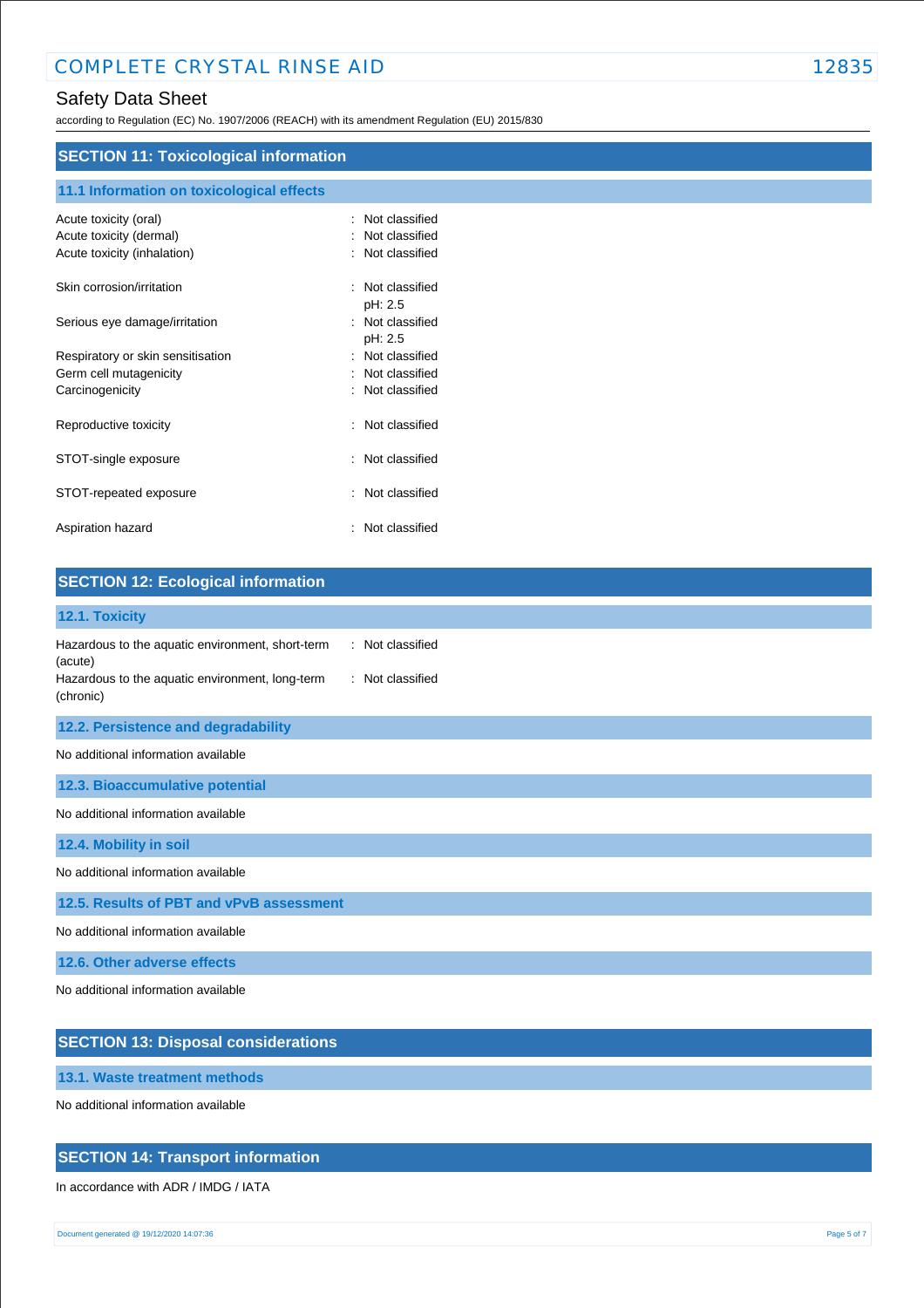according to Regulation (EC) No. 1907/2006 (REACH) with its amendment Regulation (EU) 2015/830

| 14.1 UN number                                                                                                                       |                                                              |
|--------------------------------------------------------------------------------------------------------------------------------------|--------------------------------------------------------------|
| UN-No. (ADR)<br>UN-No. (IMDG)<br>UN-No. (IATA)                                                                                       | : Not applicable<br>Not applicable<br>: Not applicable       |
| 14.2. UN proper shipping name                                                                                                        |                                                              |
| Proper Shipping Name (ADR)<br>Proper Shipping Name (IMDG)<br>Proper Shipping Name (IATA)                                             | : Not applicable<br>Not applicable<br>: Not applicable       |
| 14.3. Transport hazard class(es)                                                                                                     |                                                              |
| ADR<br>Transport hazard class(es) (ADR)<br><b>IMDG</b><br>Transport hazard class(es) (IMDG)<br><b>IATA</b>                           | : Not applicable<br>: Not applicable                         |
| Transport hazard class(es) (IATA)                                                                                                    | : Not applicable                                             |
| 14.4. Packing group                                                                                                                  |                                                              |
| Packing group (ADR)<br>Packing group (IMDG)<br>Packing group (IATA)                                                                  | : Not applicable<br>Not applicable<br>: Not applicable       |
| <b>14.5. Environmental hazards</b>                                                                                                   |                                                              |
| Dangerous for the environment<br>Marine pollutant<br>Other information                                                               | : No<br>No<br>÷.<br>: No supplementary information available |
| 14.6. Special precautions for user                                                                                                   |                                                              |
| <b>Overland transport</b><br>No data available<br><b>Transport by sea</b><br>No data available<br>Air transport<br>No data available |                                                              |
| 14.7. Transport in bulk according to Annex II of Marpol and the IBC Code                                                             |                                                              |

Not applicable

## **SECTION 15: Regulatory information**

**15.1. Safety, health and environmental regulations/legislation specific for the substance or mixture**

### **15.1.1. EU-Regulations**

Contains no REACH substances with Annex XVII restrictions

Contains no substance on the REACH candidate list

Contains no REACH Annex XIV substances

Contains no substance subject to Regulation (EU) No 649/2012 of the European Parliament and of the Council of 4 July 2012 concerning the export and import of hazardous chemicals.

Contains no substance subject to Regulation (EU) No 2019/1021 of the European Parliament and of the Council of 20 June 2019 on persistent organic pollutants

| Detergent Regulation (648/2004/EC): Labelling of contents: |         |  |
|------------------------------------------------------------|---------|--|
| <b>Component</b>                                           |         |  |
| non-ionic surfactants                                      | $< 5\%$ |  |
| Document generated @ 19/12/2020 14:07:36<br>Page 6 of 7    |         |  |